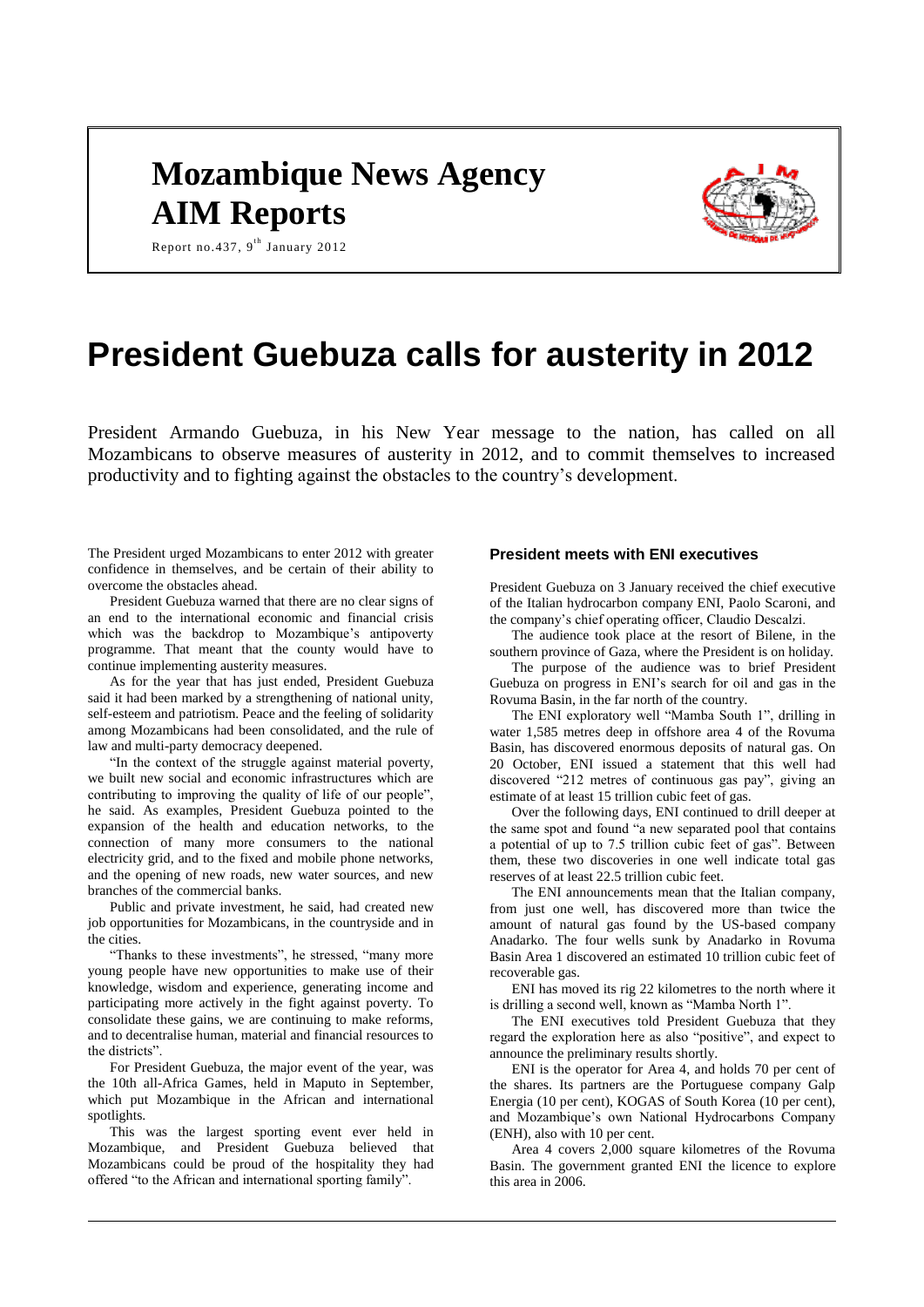## **Prime Minister visits Ulongue grain factory**

Prime Minister Aires Ali on 4 January visited a new grain processing factory in the town of Ulongue, in the western province of Tete, which is due to start production in February.

The Mozambican state has invested \$6.8 million in building this plant, but its management will be handed over to a private business, selected through a tender.

The factory will be able to mill 100 tonnes of grain a day. Each 100 tonnes of maize will produce 86 tonnes of flour and 14 tonnes of bran.

Ali said that the ready market for their grain should be a stimulus to greater production by farmers on the fertile Angonia plateau, and beyond.

With this factory available, and prepared to buy up all that the farmers produce, they may no longer feel it necessary to sell their surplus grain over the border, in neighbouring Malawi.

"It won't be just Angonia district that is called upon to provide the raw materials for this factory", said the Prime Minister. "It's a factory that will consume maize from other districts in Tete province – which means that the managers must encourage grain production so that the factory does not run out of its main raw material".

The factory is also expected to produce three to five tonnes a day of various animal feed. This will reduce the dependence of Tete livestock farmers on imported feed.

This grain processing plant is the first of three planned for central Mozambique. The others will be built in Guro district, Manica province, and in Namacurra, in Zambezia province.

The state owns 90 per cent of the shares in the Ulongue factory. The other ten per cent are divided equally between the National Social Security Institute (INSS), the state insurance company EMOSE, and the publicly owned electricity and telecommunications companies, EDM and TDM.

When fully operational, the factory is expected to employ between 40 and 50 full time workers.

Tete province, Ali stressed, should not be known solely because of its vast coal deposits, "There are large areas of this province with excellent conditions for agriculture, where crops associated with temperate climates can be grown", he said. "What is needed is to encourage this agriculture, because currently we see that the potential is underused".

"The starting point is to encourage and support the producers, so that they produce more and better", he continued. "We should not be thinking only of the domestic market, since there is a lot of demand from foreign markets. But for this, we have to fight for good quality products".

Ali visited the fields of a young farmer named Lazaro, who produces potatoes, maize and vegetables. Some of his land is irrigated and the rest depends on rainfall.

Ali praised him as a good example in the fight to eradicate poverty.

"I've been very encouraged by what I've seen on this visit", he said. "I want to encourage you to continue on this path, and we, as the government, shall speed up the transmission of the knowledge of new techniques so that peasant farmers can increase their yields".

He challenged Angonia peasants to set up associations, and produce collectively. By working together, they could increase the area under cultivation, and ensure better access to agricultural inputs and to bank credits.

## **Government looking to end cement imports**

The Ministry of Industry and Trade is considering imposing a quota system for imported cement later this year, to protect Mozambican cement producers.

Currently there are five cement factories in the country, but in the near future at least three more will begin production.

"Last year several production lines were inaugurated, increasing the supply of cement in the northern and central regions of the country, and this year new factories will start operations", said the Minister of Industry and Trade, Armando Inroga, cited by the news sheet "Mediafax" on 5 January. "When national production capacity means that we don't need to import cement, then we shall reduce imports, or fix quotas for imports".

He hoped that soon all the cement used in Mozambique will have been produced in the country, and will be sold at competitive prices.

He predicted a fall in cement prices, so that imported cement would no longer be cheaper than the local product. At the moment, Mozambican cement is sold to the public at prices of between 280 and 290 meticais (\$10.3 to \$10.7) for a 50 kilo sack. Imported cement is 20 to 30 meticais cheaper.

Inroga was confident that by the final quarter of 2012 cement prices will be much lower than they are today.

The purpose, he said, "is that we should have a competitive cement price, so that every Mozambican can, if he wants, and depending on his income, build his own house, and the government can make enormous investments in infrastructures".

#### **2011 inflation rate was 6 per cent**

Accumulated inflation in Mozambique in 2011 was 6.14 per cent, according to figures released on 5 January by the National Statistics Institute (INE).

Most of this inflation (3.14 per cent) was accounted for by food and non-alcoholic drinks. Between them, fish, charcoal, petrol, sugar, groundnuts and education costs accounted for 2.92 per cent.

The months with the sharpest price rises were January, February and December, according to Firmino Guiliche, the INE's deputy director of national accounts, who presented the figures to reporters.

Inflation in December was 1.38 per cent – almost all of which was food inflation (1.3 per cent). The sharpest price rise in the month was for tomatoes (32.3 per cent).

Inflation reached just 3.25 per cent in the first six months of the year, rose gradually to 4.7 per cent in November, and then jumped to 6,14 per cent in the final month of the year.

The prices of some goods dropped slightly over the year – this was the case with onions, coconuts, eggs, second hand cars, and some items of clothing.

As for average inflation over the previous 12 months, this was 14.4 per cent in January, but fell steadily over the year, reaching 11.17 per cent in December.

*\_\_\_\_\_\_\_\_\_\_\_\_\_\_\_\_\_\_\_\_\_\_\_\_\_\_\_\_\_\_\_\_\_\_\_\_\_\_\_\_\_\_\_\_*

*This is a condensed version of the AIM daily news service – for details contact [aim@aim.org.mz](mailto:aim@aim.org.mz)*

*\_\_\_\_\_\_\_\_\_\_\_\_\_\_\_\_\_\_\_\_\_\_\_\_\_\_\_\_\_\_\_\_\_\_\_\_\_\_\_\_\_\_\_\_*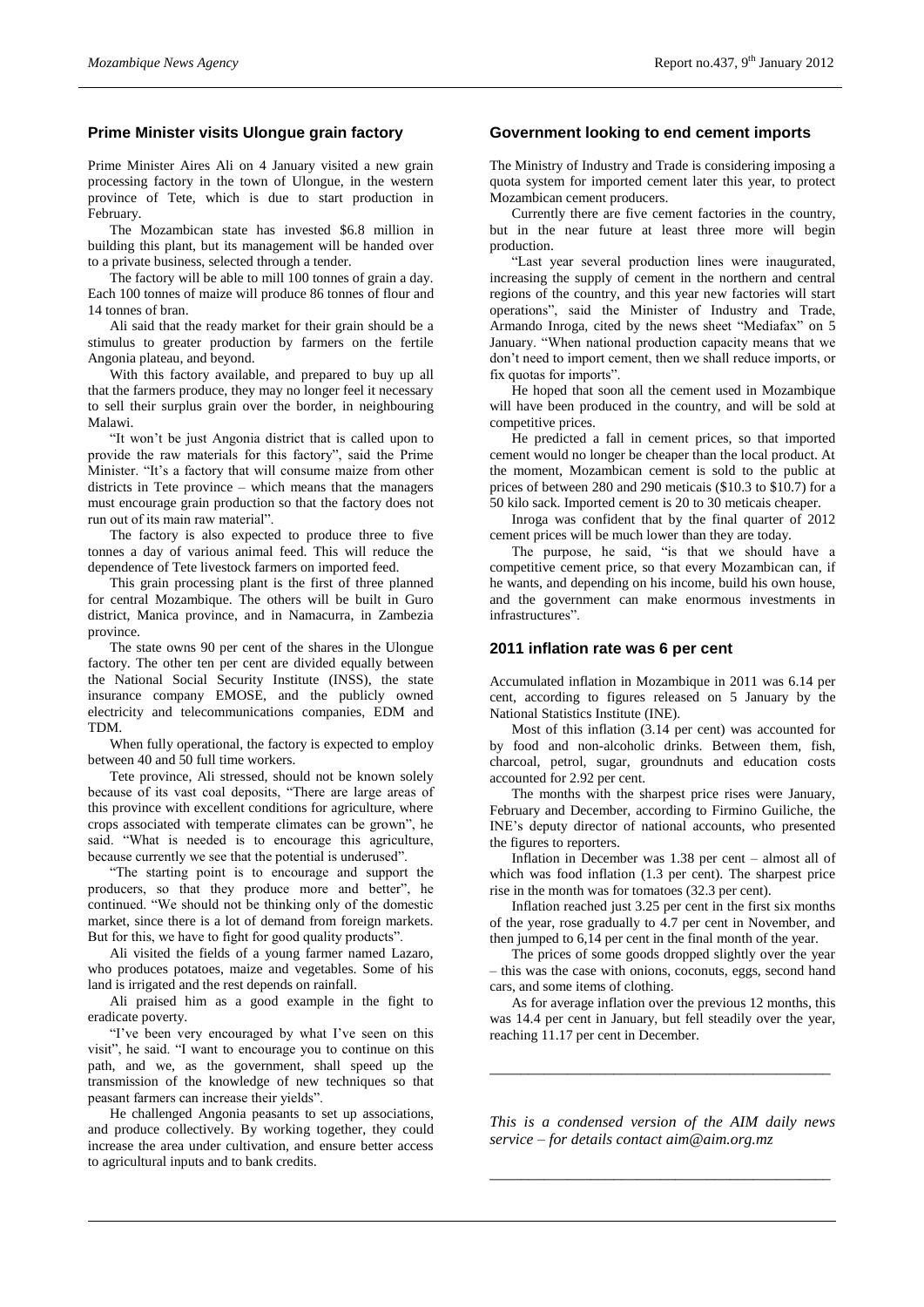## **Vale signs railway agreement with Malawi**

The Brazilian mining giant Vale has signed a rail concession contract with the Malawian government allowing it to build and operate a new railway across southern Malawi.

According to Vale, the agreement was signed by Malawian Transport Minister Sidik Mia, and the Director of Operations of Vale-Mozambique, Paulo Horta.

The new line is part of Vale's project to link the Moatize coal basin, in the western Mozambican province of Tete, to the port of Nacala. The new line will run from Chikwawa in the far south of Malawi for 137 kilometres to Nkaya Junction, where it will meet the existing line to Nacala.

Vale states that, in addition to the general benefits of regional economic integration, the line will provide jobs for Malawians in the construction phase, and will hire local companies to provide goods and services.

The line will be used not only to carry coal from Vale's mine in Moatize but also Malawian exports and imports.

To complete the railway will require rehabilitating the existing line from Nkaya to Nayuci on the border with the Mozambican province of Niassa. This line is currently operated by Central East African Railways (CEAR).

Vale owns 51 per cent of the shares of Mozambique's Northern Corridor Development Company (SDCN), which in turn owns 51 per cent of CEAR.

Currently Vale is exporting coal from Moatize via the Sena railway which runs from Moatize to the port of Beira. But with other companies also planning to exploit the massive reserves of coal in Moatize, it is clear that the Sena line and the Beira coal terminal will be woefully inadequate.

Even if the Sena line's capacity were to be doubled it could still not carry more than 12 million tonnes a year. And the estimate of Mozambican Transport Minister Paulo Zucula is that by 2020 the country will be producing 100 million tonnes of coal a year.

Nacala is an attractive alternative, since it is regarded as the best deep water port on the east African coast. Unlike Beira, it does not require dredging and can accommodate ships of any size.

### **Reconstruction of Machipanda line begins**

Mozambique's publicly owned ports and rail company, CFM, on 23 December began work on rebuilding the Machipanda railway, which links the port of Beira to Zimbabwe.

This follows the cancellation of the contract with the Indian consortium RICON, which was in charge of the entire Beira rail network, but did not meet any of the deadlines for rebuilding the Sena line (from Beira to the Moatize coal basin), or for upgrading the Machipanda line, which was allowed to become increasingly degraded.

The 317 kilometre line from Beira to Machipanda, on the border with Zimbabwe, should have been rehabilitated by December 2006, but, according to Transport Minister Paulo Zucula, the Indian consortium did no work on the line at all. This caused losses to the Mozambican state of about \$240 million.

Speaking at the ceremony in Beira marking the start of reconstruction, Prime Minister Aires Ali stressed the strategic importance of the Machipanda line. The line would "impress greater dynamism in the strategic connection to and from the various poles of development of the country and the neighbouring regions".

Ali stressed the importance of the line for Zimbabwean exports, such as granite and ferro-chrome, as well as imports of wheat, fertiliser and fuel.

## **Eight million dollars for school desks**

The Education Ministry plus to spend more than \$8 million this year on acquiring desks to equip the country's schools, according to the Ministry's spokesperson, Eurico Banze.

Speaking on 4 January in a Radio Mozambique phone-in programme, Banze said the Ministry is currently drawing up the documents for the national and international tenders it will launch to select possible suppliers of the school furniture.

"We are not comfortable with the problem of the shortage of desks", said Banze. "We are not satisfied that we have children who study sitting on the floor".

The Ministry's philosophy in recent years, he added, has been to equip classrooms immediately after they have been built. It proved impossible to do this in 2011, but Banze hoped the problem will be minimized this year.

This year the government plans to build 940 schools throughout the country. Most of them (about 800) will be primary schools. 1.17 million pupils will enter 1st grade, and the total number of pupils in the school system will exceed seven million.

To meet this challenge over 8,500 new teachers are being recruited, bringing the total number of teachers in the country to around 100,000.

## **Major forestry project approved**

The Mozambican government on 19 December approved a large scale forestry project that will produce timber, paper and other wood derivatives in Muanza district in the central province of Sofala.

This forestry plantation will be operated by Manica Forestry Industries (IFLOMA), a company which is 80 per cent owned by the South African timber business, Komatiland Forests.

According to the spokesperson for the Council of Ministers (Cabinet), Deputy Foreign Minister Henrique Banze, total investment in the Muanza project could reach \$450 million over 30 years.

The government has granted IFLOMA 70,000 hectares of land in Muanza, and expects the project to employ between 1,500 and 1,800 Mozambican workers,

The investment "includes not only reforestation and the operation and development of the forestry area, but also the establishment of facilities for timber production and for social responsibility projects", said Banze.

The government also authorised an agro-industrial project by the Mozambican company Episteme, to produce sugar and cotton, in Mutarara district, in the western province of Tete.

Banze said Episteme has been granted 20,000 hectares, and plans to invest \$210 million over the next ten years.

The Council of Ministers also authorised the ruling Frelimo to set up a university of its own, in the southern city of Matola.

This institution, to be known as the Nachingwea University (named after Frelimo's rear base and training camp in Tanzania during the national liberation war) will offer degree courses in economics, legal sciences, and political science and administration.

Although the university is owned by Frelimo, Banze stressed that its courses will be open to Mozambicans regardless of their political party affiliations.